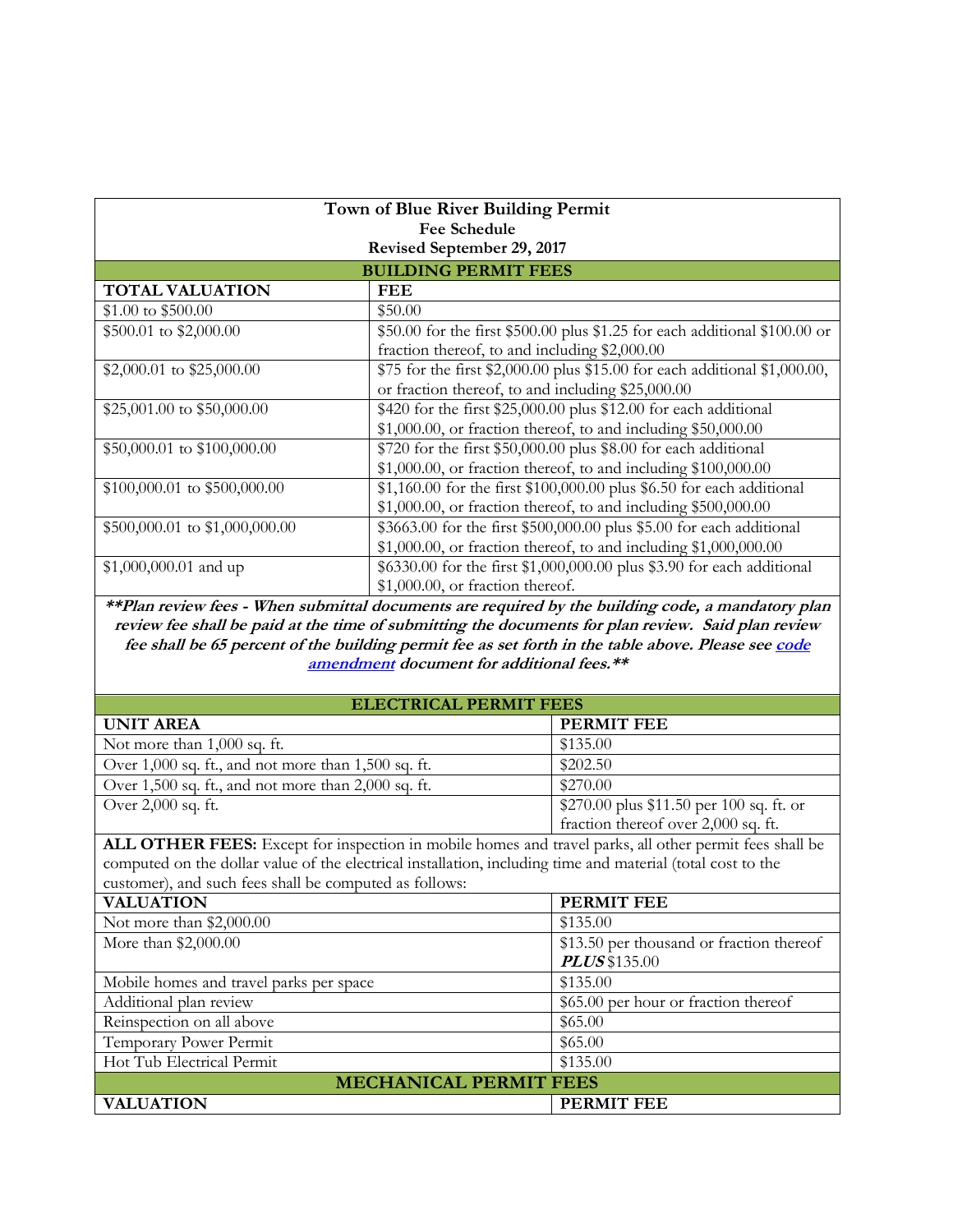| \$1.00 to \$500.00                                                                                    | \$50.00                                      |
|-------------------------------------------------------------------------------------------------------|----------------------------------------------|
| \$500.01 to \$2,000.00                                                                                | \$50.00 for the first \$500.00 plus \$1.25   |
|                                                                                                       | for each additional \$100.00 or fraction     |
|                                                                                                       | thereof, to and including \$2,000.00         |
| \$2,000.01 to \$25,000.00                                                                             | \$75 for the first \$2,000.00 plus \$15.00   |
|                                                                                                       | for each additional \$1,000.00, or fraction  |
|                                                                                                       | thereof, to and including \$25,000.00        |
| \$25,001.00 to \$50,000.00                                                                            | \$420 for the first \$25,000.00 plus \$12.00 |
|                                                                                                       | for each additional \$1,000.00, or fraction  |
|                                                                                                       | thereof, to and including \$50,000.00        |
| \$50,000.01 to and up                                                                                 | \$720 for the first \$50,000.00 plus \$8.00  |
|                                                                                                       | for each additional \$1,000.00, or fraction  |
|                                                                                                       | thereof, to and including \$100,000.00       |
| Plan review fee (when required)                                                                       | 65% of Mechanical Permit Fee                 |
| **Please see code amendment document Section A (3) to verify valuation standards.**                   |                                              |
| <b>PLUMBING PERMIT FEES</b>                                                                           |                                              |
| <b>VALUATION</b>                                                                                      | <b>PERMIT FEE</b>                            |
| \$1.00 to \$500.00                                                                                    | \$50.00                                      |
| \$500.01 to \$2,000.00                                                                                | \$50.00 for the first \$500.00 plus \$1.25   |
|                                                                                                       | for each additional \$100.00 or fraction     |
|                                                                                                       | thereof, to and including \$2,000.00         |
| \$2,000.01 to \$25,000.00                                                                             | \$75 for the first \$2,000.00 plus \$15.00   |
|                                                                                                       | for each additional \$1,000.00, or fraction  |
|                                                                                                       | thereof, to and including \$25,000.00        |
| \$25,001.00 to \$50,000.00                                                                            | \$420 for the first \$25,000.00 plus \$12.00 |
|                                                                                                       | for each additional \$1,000.00, or fraction  |
|                                                                                                       | thereof, to and including \$50,000.00        |
| \$50,000.01 to and up                                                                                 | \$720 for the first \$50,000.00 plus \$8.00  |
|                                                                                                       | for each additional \$1,000.00, or fraction  |
|                                                                                                       | thereof, to and including \$100,000.00       |
| Plan review fee (when required)                                                                       | 65% of Mechanical Permit Fee                 |
| <b>ELEVATOR PERMIT FEES</b>                                                                           |                                              |
| <b>New Installations</b><br>Passenger or freight elevator, escalator, moving walk:                    | <b>FEE</b>                                   |
| 1.                                                                                                    |                                              |
| Up to and including \$50,000.00 of valuation                                                          | \$350.00                                     |
| Over $$50,000.00$ of valuation                                                                        | \$350.00 plus \$6.00 for each \$1,000.00 or  |
|                                                                                                       | fraction thereof over \$50,000.00            |
| Dumbwaiter or private residence elevator:<br>2.                                                       |                                              |
| Up to and including \$20,000.00 of valuation                                                          | \$250.00                                     |
| Over \$20,000.00 of valuation                                                                         | \$250.00 plus \$3.00 for each \$1,000.00 or  |
|                                                                                                       | fraction thereof over \$20,000.00            |
| <b>Other Inspection Fees:</b>                                                                         | Fee                                          |
| Inspections outside of normal hours, per hour (minimum<br>1.<br>charge - two hours)                   | \$50.001                                     |
| Reinspection fees, per inspection<br>2.                                                               | \$50.001                                     |
| Inspections for which no fee is specifically indicated, per hour<br>3.<br>(minimum charge – one hour) | \$50.001                                     |
| Additional plan review, per hour (minimum charge - one hour)<br>4.                                    | \$50.001                                     |
| <sup>1</sup> Or the total hourly cost to the jurisdiction, whichever is greatest.                     |                                              |
|                                                                                                       |                                              |